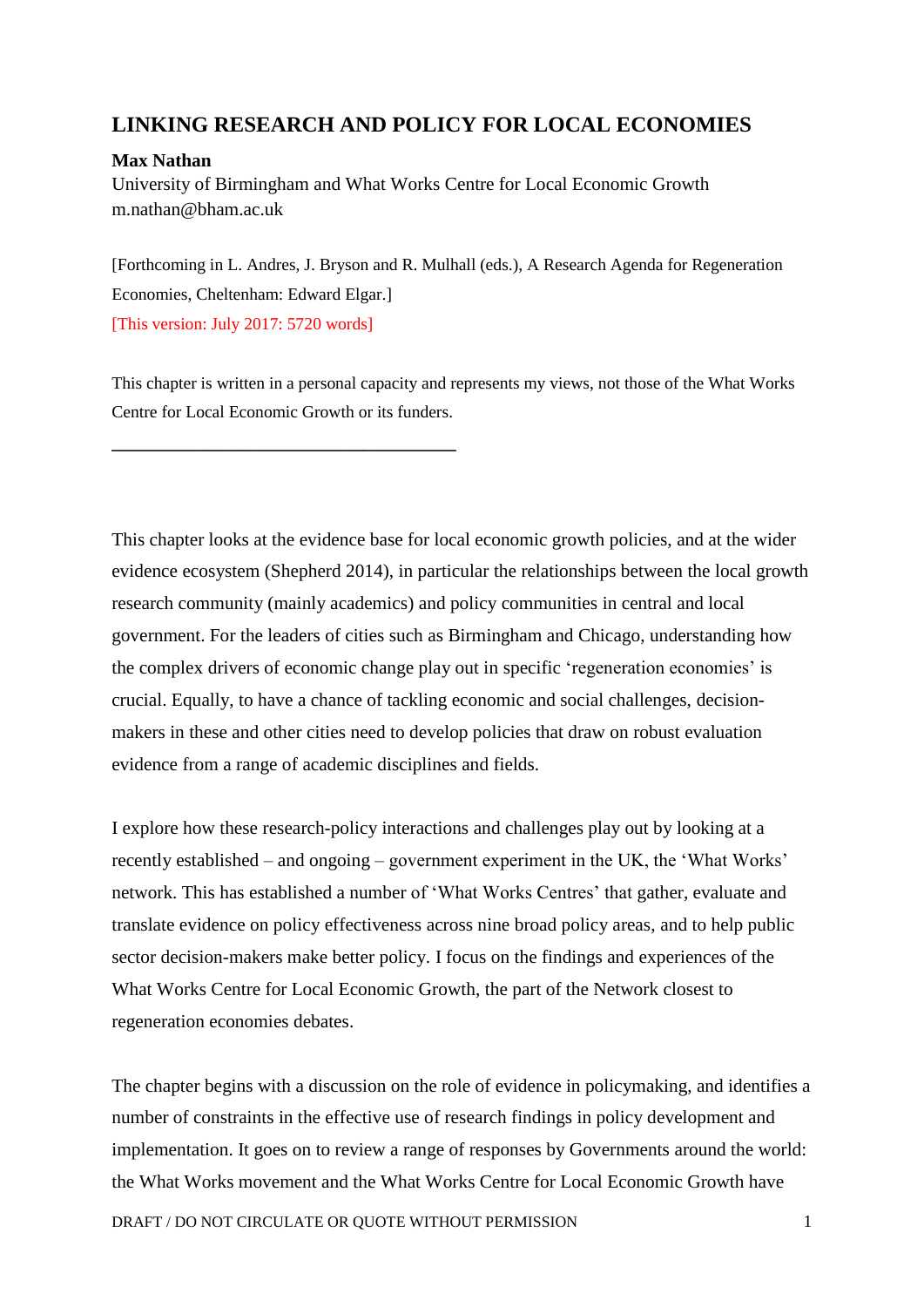counterparts in many countries. I reprise the key findings from the Centre's work to do date, and discuss the implications for local policymakers. I conclude with some broader reflections on the political economy of evidence: the linkages between researchers and policymakers, and some of the systemic challenges that remain, both in effective evaluation of local growth policy and in using evaluation evidence in policy decisions.

# **1/ Evidence-based policymaking**

The need for a good evidence base for public policymaking is well-understood, as are the practical challenges in building such a base and putting it to everyday use. Lindblom [\(1959\)](#page-14-0) makes a classic distinction between 'root' and 'branch' modes of policymaking. The first involves a comprehensive review of all available evidence, sifting for quality, and then taking a first-best decision that maximises some notion of welfare. The second involves a series of 'successive limited comparisons', drawing on what evidence is immediately available, and taking a second-best decision that minimises welfare tradeoffs. Lindblom suggests that that branch-based policymaking, or 'muddling through', is by far the most common. Objectives are often unclear, conflicting and/or contested; underlying values and agendas conflict; actors have limited information and/or capacity to act on it.

Recent empirical work in the UK tends to support this rather bleak view. In theory, policy development is supposed to follow a strict policy cycle: develop a rationale, establish objectives, appraise options, monitor implementation, then evaluate and feedback (ROMAEF for short) [\(HM Treasury 2011\)](#page-14-1). However, in a series of conversations with officials and politicians, Hallsworth et al [\(2011\)](#page-14-2) report that "virtually every interviewee dismissed policy cycles ... as being divorced from reality" (p5). Policymaking is often short term and eventdriven; interventions are taken on before clear rationales are established; and the effects of policies are often indirect, diffuse, and take time to appear, making linear evaluation and feedback difficult. As one interviewee explains:

*If you've got to be evidence-based, and inclusive, and joined up, and consultative, and outward-looking, you can't deliver a policy in a week – but ministers want policies tomorrow.* (ibid, p8)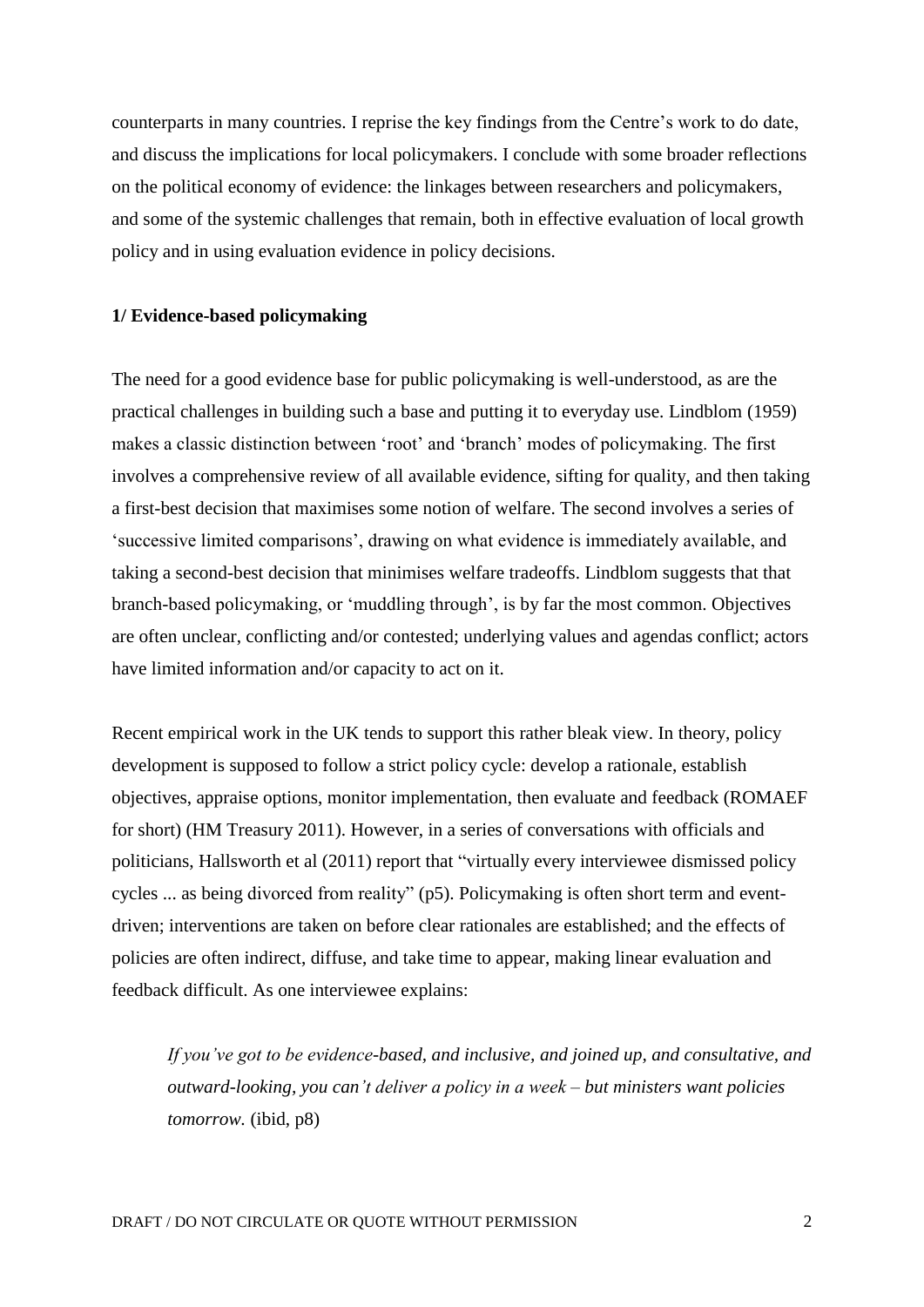On this basis, we can view the 'evidence based policy' agenda as an attempt to make the best of these inherently constrained policy-making systems. Specifically, proponents look for actions that embed the gathering and use of high quality evidence into policymaking; to assess and evaluate current initiatives; and more ambitiously, to change the underlying structures and dynamics of policymaking itself.

At a cosmetic level, all governments at whatever level will profess some interest in evidence based policy and knowing 'what works'. However, cases of sustained interest and action are rather rarer. Lenihan [\(2013\)](#page-14-3) provides an overview of international bodies, networks and programmes. In some cases, evidence-based policy organisations are fully independent of government, and are constituted as national or international networks (J-PAL, or the US Coalition for Evidence-Based Policy), or as self-standing institutes (DIW or Bertelsmann in Germany). In other cases, national governments have created new institutions: examples include the National Productivity Commission (Australia) and the Dutch PlanBureau network, which includes the Bureau for Economic Policy Analysis, the Institute for Social Research and the Environment Assessment Agency.

Taking evidence-based policy functions out of government altogether – even if the latter continues to be involved through funding relationships or partial oversight relationships – can be read as manifestations of New Public Management approaches to governance [\(Solesbury](#page-15-1)  [2001,](#page-15-1) [Parsons 2002\)](#page-14-4), or in 1990s policy-speak, 'Third Way' models. Notably, the UK's last sustained engagement with the evidence-based policy agenda came under the 1997 – 2010 New Labour Government. The 1999 Modernising Government White Paper stated:

*This Government expects more of policy makers. More new ideas, more willingness to question inherited ways of doing things, better use of evidence and research in policy making and better focus on policies that will deliver long term goals.* [\(Cabinet Office](#page-14-5)  [1999\)](#page-14-5) (p16)

DRAFT / DO NOT CIRCULATE OR QUOTE WITHOUT PERMISSION 3 As Solesbury [\(2001\)](#page-15-1) points out, this statement of intent fits New Labour's pragmatic and relatively anti-ideology stance. A number of concrete machinery-of-government changes followed. Cabinet Office functions were beefed up with the establishment of the Performance and Innovation Unit (later the Prime Minister's Strategy Unit), which conducted strategic reviews of cross-departmental issues; a Delivery Unit focused on implementation was set up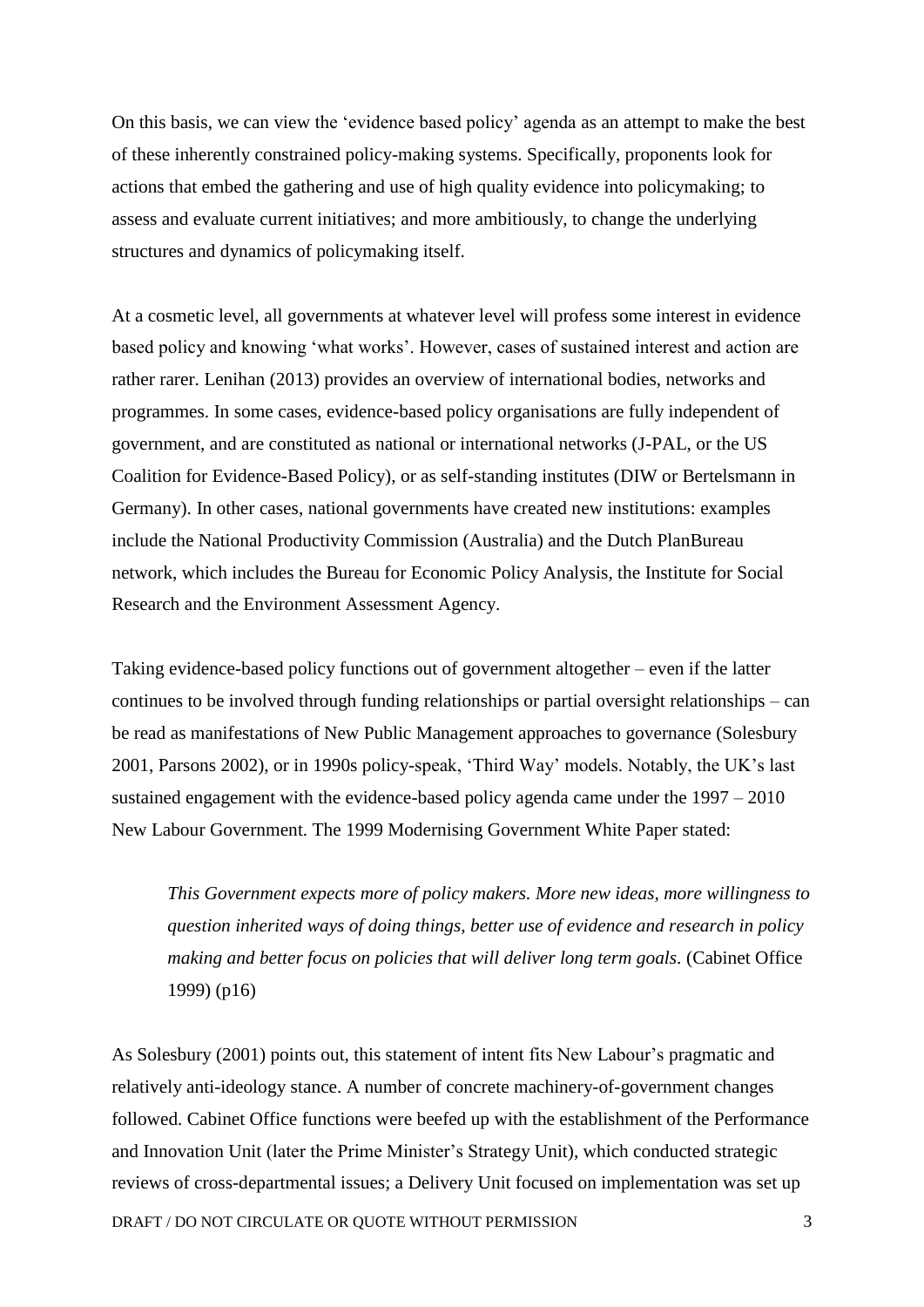a few years later. The other notable change at the time was the establishment of the National Institute for Clinical Excellence (NICE) in 1999 (It was renamed the National Institute for Health and Clinical Excellence in 2013). The Institute was set up to provide high quality guidance on new and existing medicines and treatments, and on care for specific diseases and conditions.<sup>1</sup> Guidance is based on evaluations of the existing evidence, which is largely drawn from bodies of Randomised Control Trials (RCTs), as well as comment from relevant actors, including medical researchers and pharma companies. Crucially, the agency not only makes judgements on effectiveness, but also on cost-effectiveness. Guidelines are not mandatory, but carry considerable weight for NHS Trusts and GPs. 15 years later, this approach has, in turn, become a template for the new generation of What Works Centres.

#### **2/ The What Works approach**

Beginning in 2013, the Coalition Government established a network of 'What Works Centres' (WWCs) across a range of policy fields. Described by one senior official as 'a NICE for social sciences<sup>2</sup>, WWCs are intended to take on and adapt the evidence synthesis functionality of NICE, as well as its emphasis on high quality evidence and evaluation. WWCs have three common functions: to systematically review existing evaluations in relevant policy areas; to provide clear guidance to relevant user communities; and to work with users to help them embed this knowledge into decision-making.<sup>3</sup>

At the time of writing there are seven What Works Centres and two affiliate members, each in a policy area where at least £30bn is spent annually. In three cases (National Institute for Health and Clinical Excellence, Education Endowment Foundation, Early Intervention Foundation) existing organisations have been designated as WWCs; in other cases (Centre for Ageing Better, What Works Centre for Crime Reduction, What Works Centre for Local Economic Growth, What Works in Tackling Poverty, What Works Scotland, What Works Wellbeing) entirely new organisations have been created.<sup>4</sup> The What Works Network, coordinated by the Cabinet Office, links the Centres together through regular communication

**.** 

 $1$  NICE also provides guidance for social care services and users, and on health promotion and hygiene for public sector workers.

Stakeholder interview, July 2013.

<sup>3</sup> Se[e https://www.gov.uk/guidance/what-works-network,](https://www.gov.uk/guidance/what-works-network) accessed 1 March 2017.

<sup>4</sup> The What Works Centre for Crime Reduction is largely housed in the existing College of Policing, with a small external team of academic / expert advisers.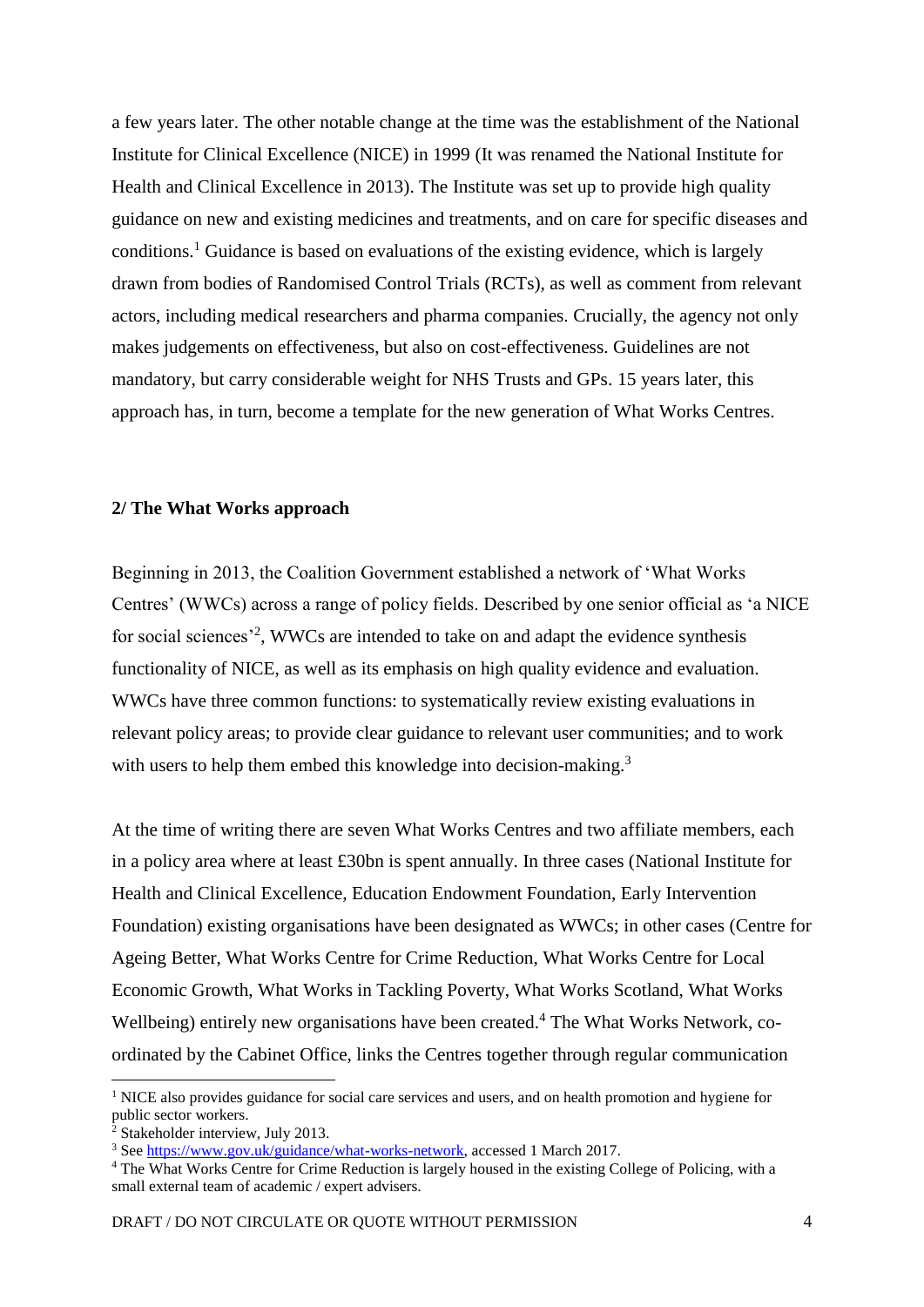and meetups. The Network also helps to link Centres to the wider evidence based policy community, including the Behavioural Insights Team (or Nudge Unit) and international organisations such as J-PAL and the Campbell Collaboration.

The What Works Centre for Local Economic Growth (WWCLEG) was launched in September 2013 as a collaboration between three partners: the London School of Economics and Political Science, the Centre for Cities think tank, and engineers and consultants Arup. The ESRC, Department of Communities and Department of Business are equal funders.

WWCLEG shares the basic 'review, inform, enable' functionality of the other What Works Centres, but with some important differences. First, the Centre works with a wide range of 'users' at different levels of government, although first and foremost it exists to help local actors: local authorities, public-private Local Enterprise Partnerships, and other bodies. Second, the Centre is a partnership rather than a single organisation, and is intended to leverage the comparative advantage of each of the partners; academic expertise, think tank communication and networks, consultants' scale and on-the-ground experience. These organisational features are a response to the wider institutional landscape, a point I return to in Section 4.

# **3/ What works in local economic growth?**

The WWCLEG's evidence reviews involve systematic searches of the academic and policy literature on local economic development policies. Searches cover all OECD countries, and further afield on a case-by-case basis; there is no time limit on when studies are published.

There are two central features of the review process. First, the focus is specifically on quantitative ex-post evaluations. This means that ex-ante projections of impact and process evaluations (focusing on delivery / implementation, and often using qualitative methods) are not included, as these are well covered by other organisations in the local economic growth field (for example, the OECD, and in the UK, the Joseph Rowntree Foundation and Centre for Local Economic Strategies). Second, and in common with other WWCs, the Centre focuses only on studies where it can be confident that causal impacts of a policy have been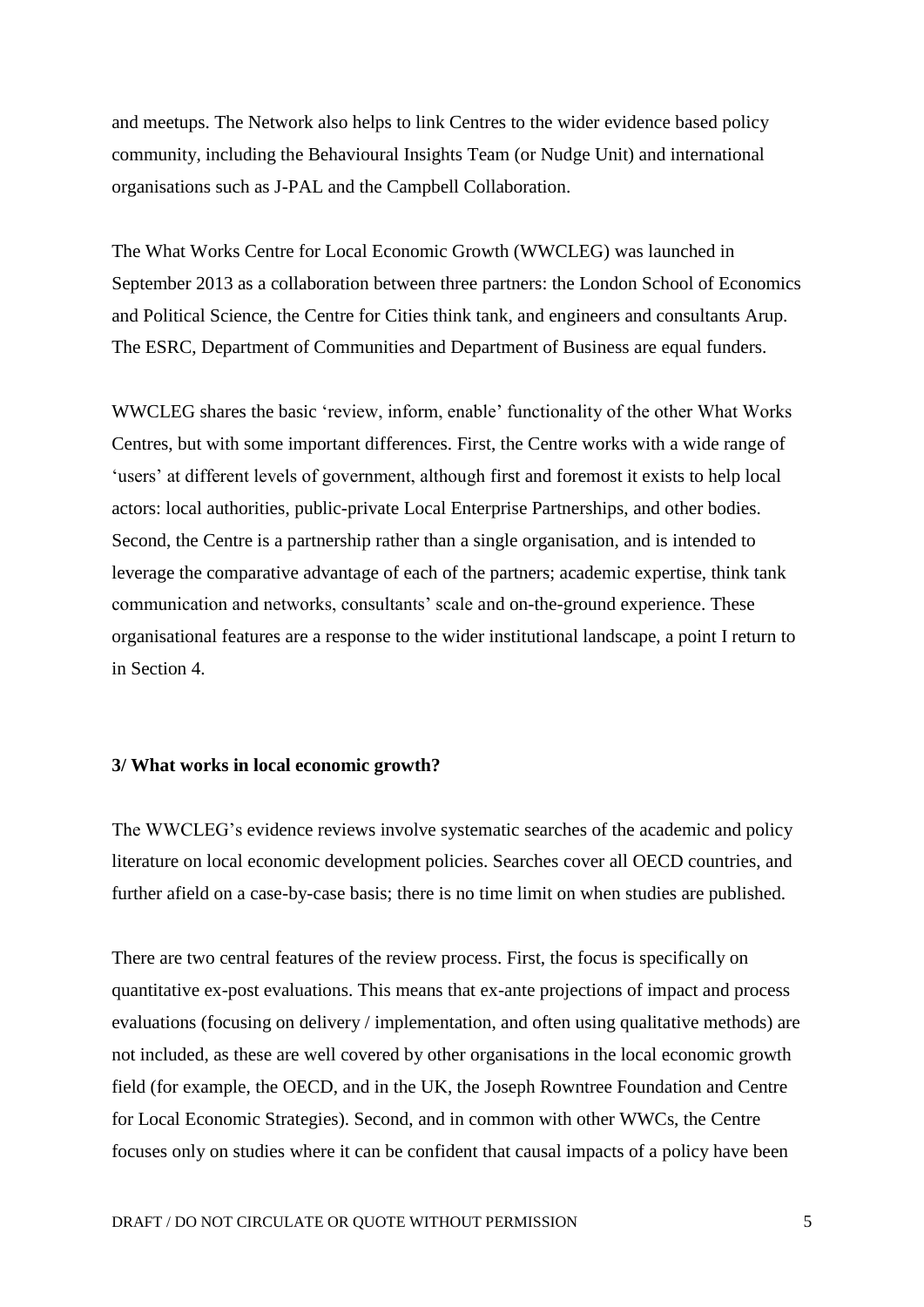identified.<sup>5</sup> Specifically, reviews examine both research design and its implementation, with the latter determining the final mark. In practice, this often means that hundreds of potential review inputs are reduced to a few dozen or less. Given the uneven quality of the evidence base across many local economic growth fields, this presents some challenges in generating policy recommendations.

Headline findings from the reviews are set out below. Following the literature, these are grouped into 'people-based', 'firm-based' and 'area-based' interventions based on the main target of the policy [\(Glaeser and Gottlieb 2008,](#page-14-6) [Pugalis and McGuinness 2012,](#page-15-2) [Cheshire,](#page-14-7)  [Nathan et al. 2014,](#page-14-7) [Neumark and Simpson 2014\)](#page-14-8). Note that these categories are largely, but wholly mutually exclusive. Apprenticeships, for example, are primarily aimed at individuals but may also have benefits for the firms who take on the apprentices; people-based interventions may end up targeted on particular places if recipients are co-located for some reason. Also note that 'area' here includes a range of spatial scales, from single industrial sites to housing estates to regions to larger chunks of the urban system.

# 3.1 / People-based policies

1

The Centre's review of active labour market programmes includes 71 evaluations from across the OECD [\(What works Centre for Local Economic Growth 2016\)](#page-15-3). Around half show positive effects on employment or earnings. Shorter programmes (below six months, probably below four months) are more effective for less formal training. Longer programmes generate employment gains when the content is skill-intensive. In-firm / on the job training programmes outperform classroom-based training programmes. Employer co-design and activities that closely mirror actual jobs increase effectiveness.

The Centre has also reviewed apprenticeship programmes, with 27 evaluations making the final cut [\(What Works Centre for Local Economic Growth 2015\)](#page-15-4). Of the 11 that look at employment effects, nine find positive impacts, with apprenticeships also reducing participants' unemployment post-programme. The effect on wages is more mixed in the five studies that examine these, with a couple of studies finding negative impacts. Higher-level apprenticeships deliver substantially higher lifetime wage gains (based on limited UK

DRAFT / DO NOT CIRCULATE OR QUOTE WITHOUT PERMISSION 6

<sup>5</sup> The Centre uses a modified Scientific Maryland Scale to do this. See [http://www.whatworksgrowth.org/resources/the-scientific-maryland-scale,](http://www.whatworksgrowth.org/resources/the-scientific-maryland-scale) access 1 March 2017.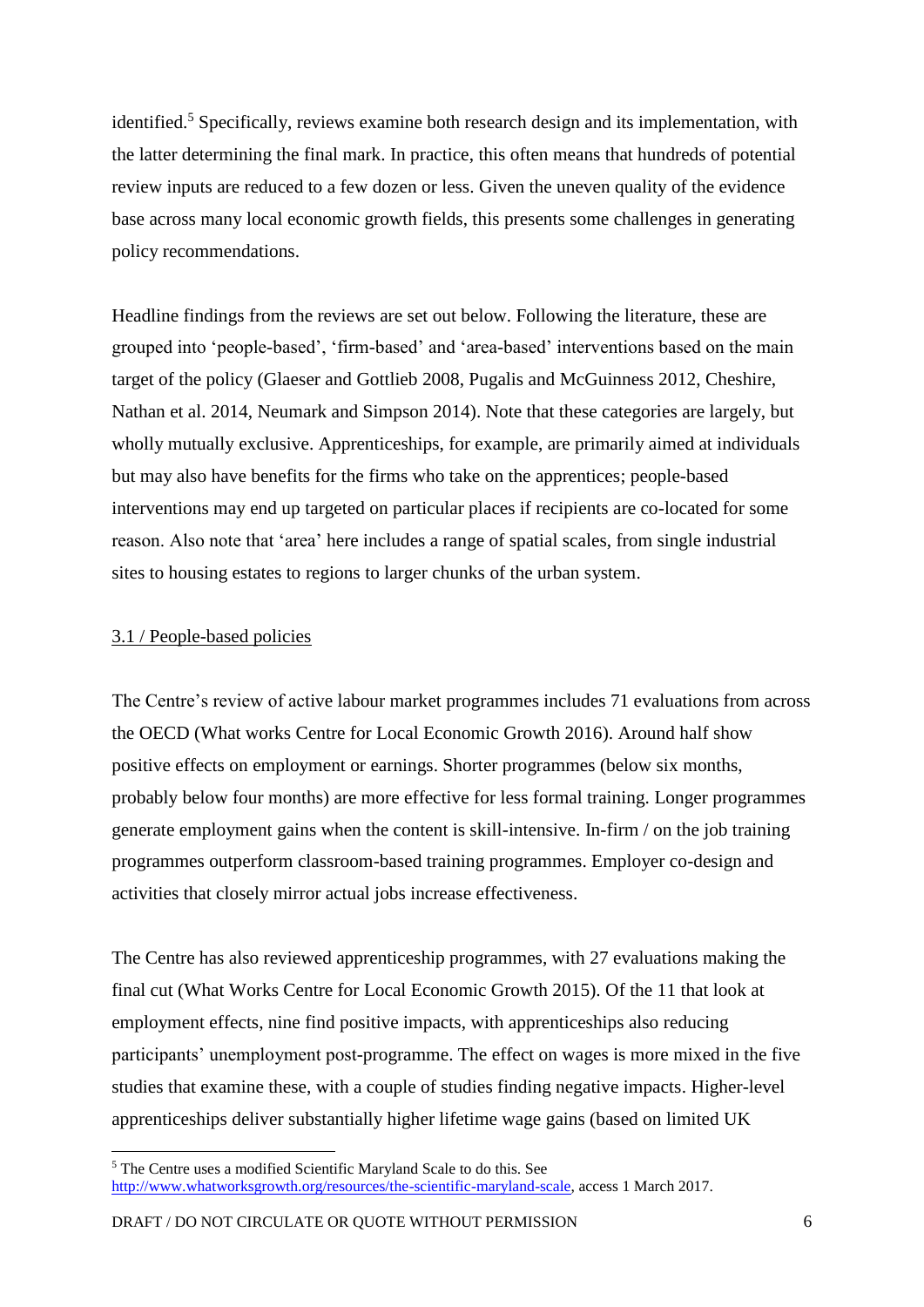evidence). The evidence suggests that apprenticeships are more likely to increase employment than other forms of employment training (unless the latter also involves an infirm element). Various mechanisms may increase attendance (e.g. pre-qualifications, higher wages and subsidies) but reducing drop-out seems harder to achieve. There is very little evidence on benefits or costs to firms.

#### 3.2 / Firm-based policies

The Centre's review of business advice (information, networking and mentoring services) covers 23 evaluations [\(What Works Centre for Local Economic Growth 2015\)](#page-15-5). Around half of these show positive effects on employment or productivity (more consistently for the latter), while results for sales, profits and exports are more mixed. Programmes that use a hands-on, 'managed brokerage' approach (e.g. face to face consulting) may perform better than those using a light touch delivery model (e.g. online info), but they are also more expensive so may not offer better value for money.

A related review of business finance programmes (loans and early stage finance) covers 17 evaluations, and again shows positive effects on firm performance (employment, productivity or sales) in around half of cases [\(What Works Centre for Local Economic Growth 2016\)](#page-15-6). Programmes have a positive effect on firm access to debt finance, either in terms of the availability of credit or the cost of borrowing (or both), but effects on equity finance are more mixed. There is some evidence that loan guarantees may increase default risk.

DRAFT / DO NOT CIRCULATE OR QUOTE WITHOUT PERMISSION 7 The Centre also conducted a larger review on aspects of innovation policy, focusing on R&D grants, loans and tax incentives: the latter are targeted at private sector firms, while the former include spending on businesses and on public science [\(What Works Centre for Local](#page-15-7)  [Economic Growth 2015\)](#page-15-7). From 42 evaluations of R&D grants and loans, around half find a positive impact on further R&D spend, innovation or some wider economic outcome; innovation effects are weaker for patenting than for self-reported product/process development. Seven out of 16 evaluations find positive effects on productivity, employment or some other measure of firm performance. Overall, impacts tend to be better for SMEs than for larger firms, and programmes that emphases inter-firm collaboration tend to generate better results. Notably, sector-neutral programmes do just as well, if not better, than programmes targeted at specific industries. For R&D tax credits, 10 out of 17 evaluations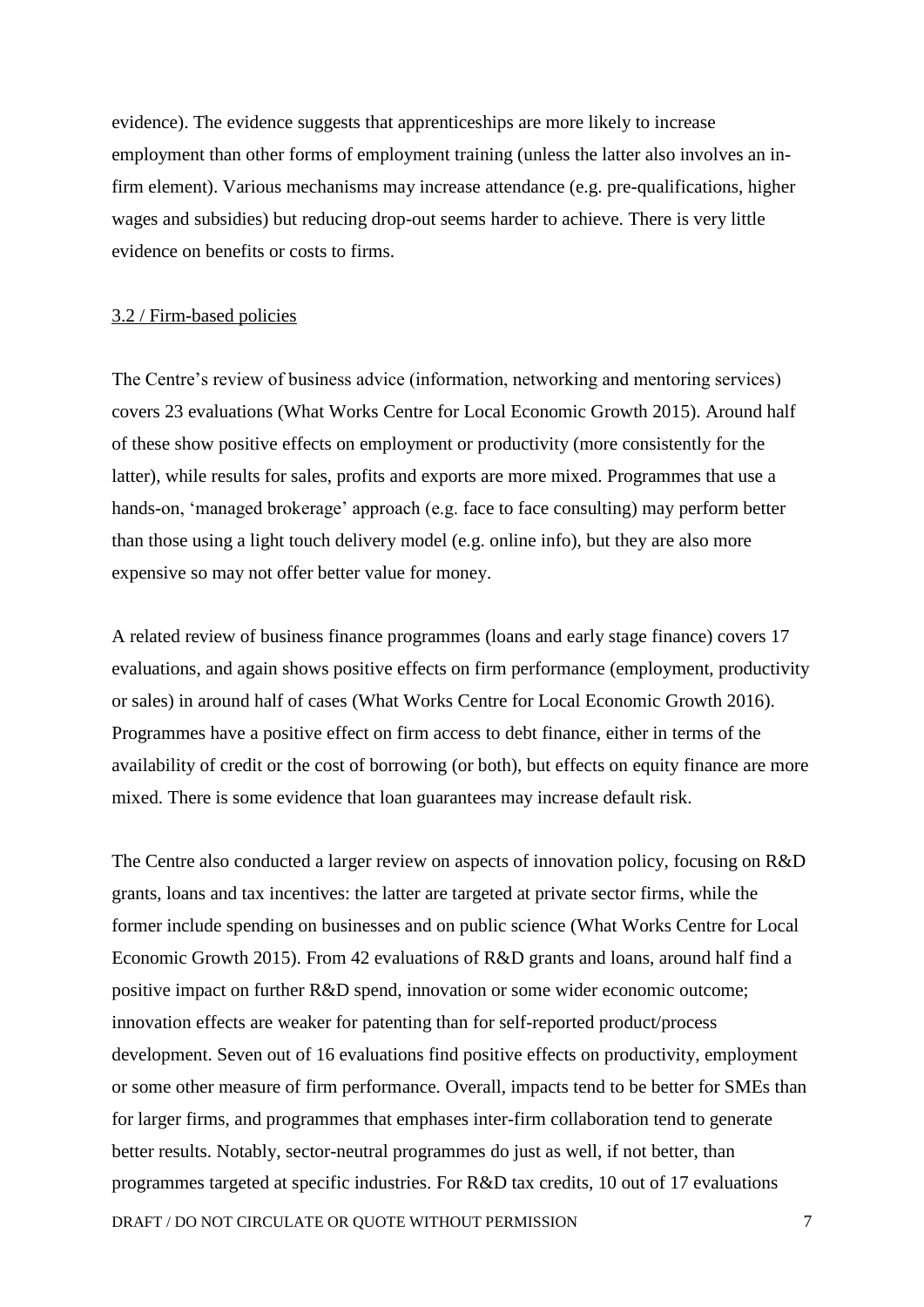find positive effects on further R&D spending, including a recent evaluation of the UK's R&D tax credit. However, only three studies look at economic outcomes, and only one of these finds consistently positive effects. Again, impacts are better for SMEs.

#### 3.3/ Area-based policies

The Centre's area-based policy reviews cover a range of policy fields. Two reviews focus on infrastructure, specifically broadband internet and transport networks [\(What Works Centre](#page-15-8)  [for Local Economic Growth 2015,](#page-15-8) [What Works Centre for Local Economic Growth 2015\)](#page-15-9). The broadband review includes 16 studies, and finds positive impact on the local economy in 14 cases. But effects on firm productivity, firm counts, and local labour markets are not always positive or large, and may depend on complementary investments by firms (e.g. training workers, or reorganizing supply chains). Service industries and skilled workers seem to benefit more than manufacturing industries and unskilled workers. Effects tend to be larger in urban areas (or close to urban areas) than in rural areas. The transport review covers road and rail projects. Three (out of 6) evaluations reviewed showed positive impact of road projects on local employment. There is some evidence that road projects have positive effects on wages/ incomes or productivity. They may increase firm entry through relocations, or via new firms starting up. Road and rail projects also tend to have a positive effect on property prices, although effects depend on distance to the project and vary over time.

A review of Enterprise Zones and related 'growth zone' programmes covers 34 evaluations [\(What Works Centre for Local Economic Growth 2016\)](#page-15-10). Just over half of these show positive effects on employment (typically measured at area level). The best results on employment are for US Empowerment Zones – which have a local employment requirement. There is evidence that positive effects result from displacement in most of the studies that test for it – often from nearby areas. This implies that net local job creation will be smaller than gross zone job creation. Ten studies cover impacts on wages, which may reflect underlying firm productivity changes: of these, half find a positive programme effect.

DRAFT / DO NOT CIRCULATE OR QUOTE WITHOUT PERMISSION 8 Finally, two further reviews show minimal economic impacts, but important wider welfare effects. Estate renewal programmes provide important housing and amenity benefits, but the Centre's review finds that their economic impact is limited [\(What Works Centre for Local](#page-15-11)  [Economic Growth 2015\)](#page-15-11). On the available evidence, programmes tend to have a limited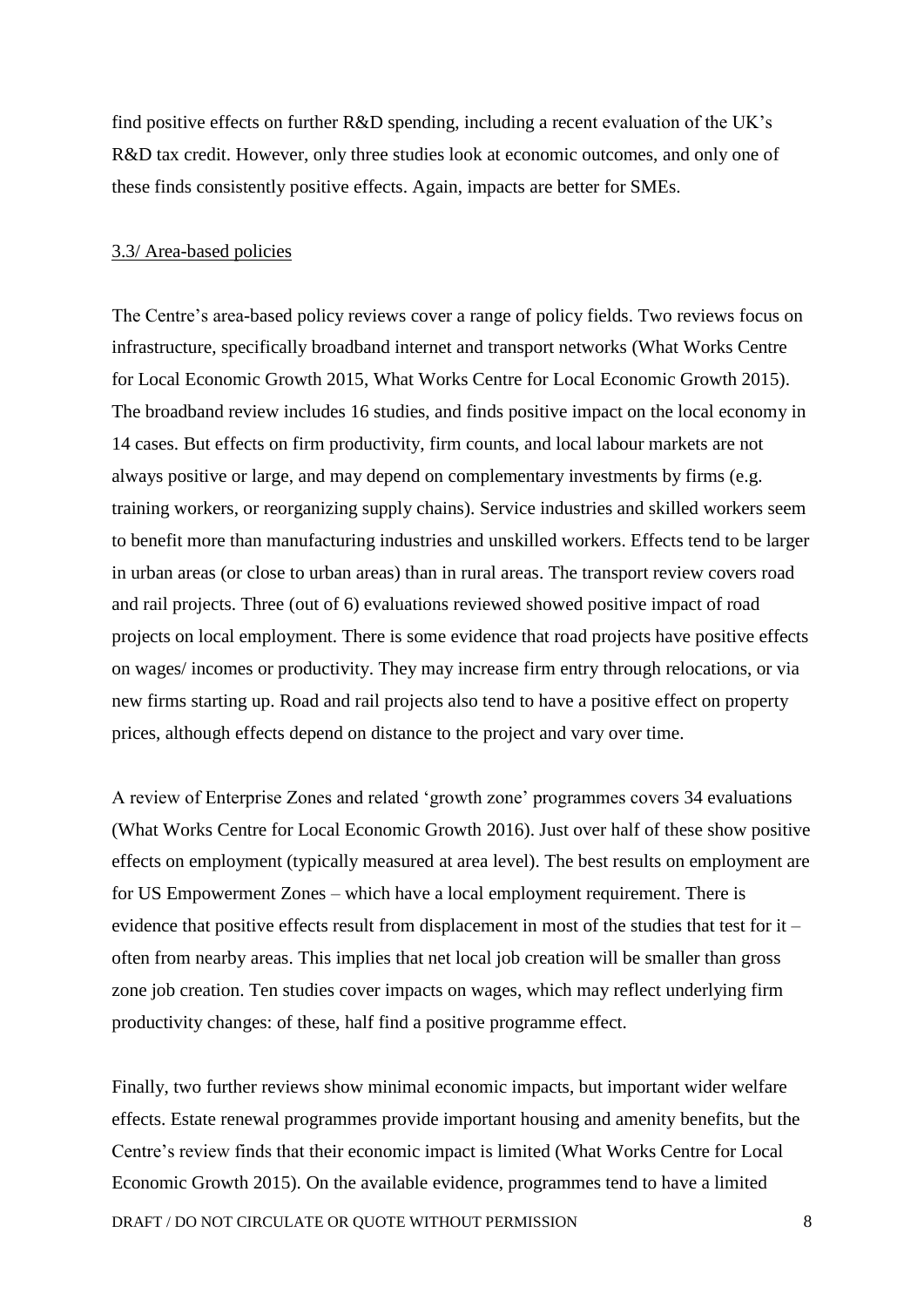effect on improving income or employment in the local area. Direct employment impacts from construction are not considered; studies use area-level data so that effects on existing residents are not explored. Similarly, spending on sports and cultural facilities and events deliver wellbeing and amenity benefits, but on the basis of available evidence, measurable effects on the local economy are not large and are more often zero [\(What Works Centre for](#page-15-12)  [Local Economic Growth 2016\)](#page-15-12). Wage/income effects tend to be small, and limited to particular areas or particular types of workers. Effects on trade/tourism are only considered in a few studies and appear to be short-lived.

#### 3.4 / Implications

What does this mean for local economies and local leaders, especially those in regeneration economies? First, and encouragingly, the reviews suggest that there are a number of effective tools that can be used in local economic growth policy. In the UK many of these are currently held centrally; in other countries the institutional architecture is more devolved. However, none of these programmes are magic bullets; effect sizes are often quite small. Around half of the evaluations WWCLEG has looked at show no effect (or in a few cases, negative impacts). For restructuring cities such as Birmingham and Chicago, this is not surprising, given that local economic development interventions are not only dealing with localised market failure or co-ordination problems, they are attempting to push back against much larger structural forces that are generating spatial and other disparities. In that sense, they are 'micro-solutions for mega-problems' [\(Cheshire, Nathan et al. 2014,](#page-14-7) [Nathan 2016\)](#page-14-9). This is a tough set of challenges for leaders of regeneration economies – and presents challenges for national leaders who want to rebalance national economies, and to take more activist approaches to industrial policy [\(Department for Business Energy and Industrial Strategy 2017\)](#page-14-10). Local leaders need to be realistic about what they can expect local policies to achieve, and over what timescale, and where they should push back on national government for further support, especially under austerity. They also need to think about how to roll out these messages in a way that helps build and sustain local coalitions of support.

DRAFT / DO NOT CIRCULATE OR QUOTE WITHOUT PERMISSION 9 Second, the reviews highlight some important features of the research evidence available to policymakers. In general, systematic reviews provide evidence on the *average* impact of a given policy; in some cases, individual studies have a research design that provides *subgroup* impacts on (say) men vs women, different ethnic or birth country communities, SMEs vs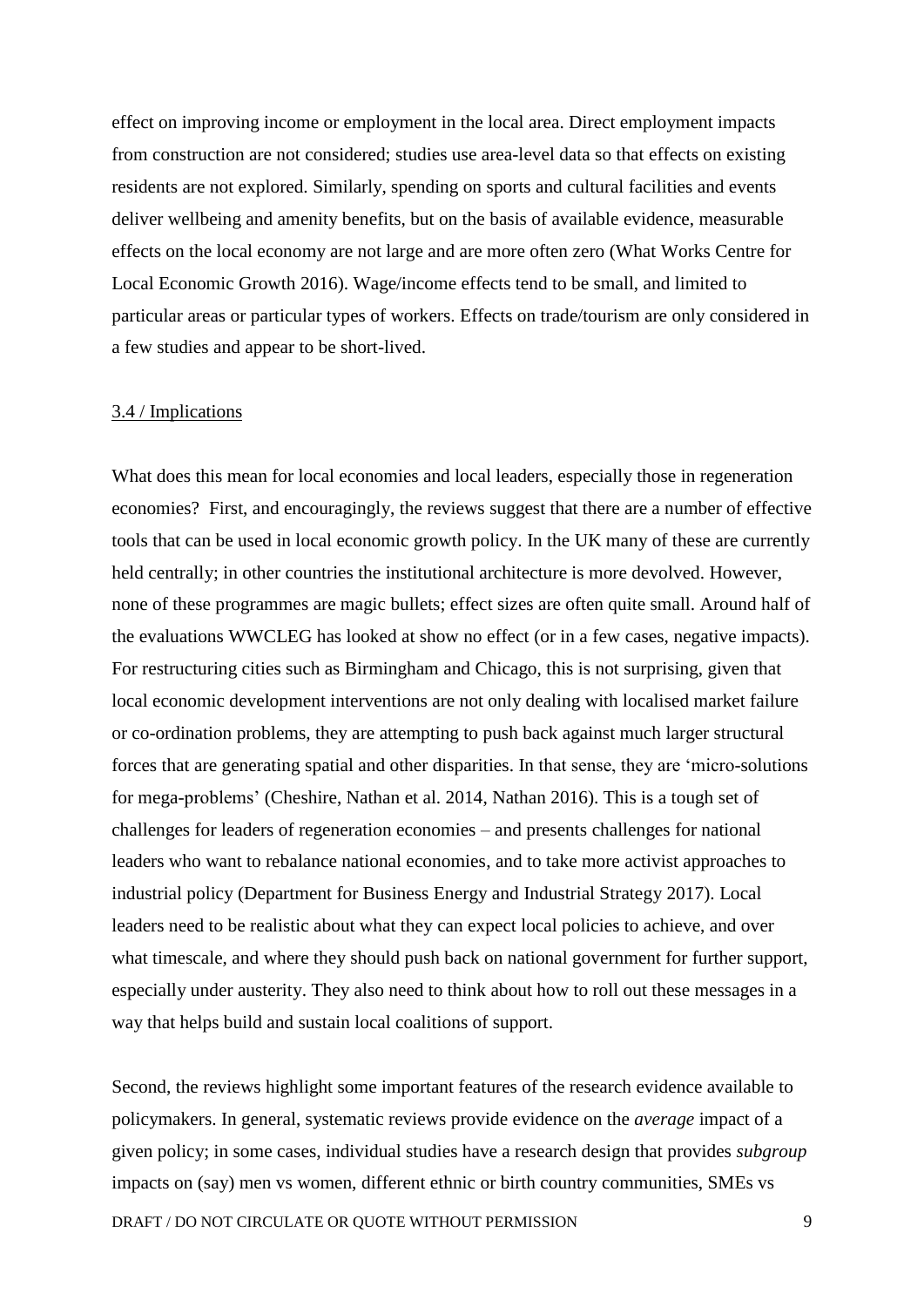larger firms, cities versus rural areas. Even then, reviews can only provide policymakers with a series of 'best bets'. They do not say for sure what will work in a particular place, at a particular time, given a particular set of opportunities and constraints. Practically, it is also very challenging to look at the long term, cumulative effects of individual interventions, or how interventions might interact with each other (Kline and Moretti [\(2014\)](#page-14-11), which looks at the long term economic impacts of a 1930s US New Deal Programme, is a rare exception).

As with all the What Works Centres, the WWCLEG systematic reviews are *inputs into policymaking*: general guidance rather than specific prescription. Linked to this, the evidence base for assessing the effectiveness of most local growth programmes is weak compared to other policy fields (notably education). In many cases the reviews find not so much 'evidence of no impact' as 'no evidence of impact' either way. An overarching lesson from the review process is that both the research and policy communities need to get better at *evidence creation*, particularly through piloting and robustly testing new ideas.

In theory, local government in regeneration economies ought to be able to play a leading role here. In practice, there are both opportunities and constraints. To see these, we need to understand the wider political economy of evidence, linkages between research and policy communities, and the capacity of both groups to work effectively together.

# **4/ Linking research and policy**

There are real, inherent constraints in using research evidence in real-world policy settings. An 'evidence-based policy' stance provides a set of moves to work around the worst of these. The biggest challenges are well known: timescales for evaluation and policymaking are often out of sync; evaluation findings are not brought into decision-making; elected leaders, in particular, may prefer to rely on descriptive 'league tables' rather than understand more complex policy impacts; and as we have seen in the local economic growth field, there is often a lack of impact evaluation [\(Parsons 2002,](#page-14-4) [Hallsworth, Parker et al. 2011,](#page-14-2) [Shepherd](#page-15-0)  [2014\)](#page-15-0). This chapter concludes with some reflections on the local economic growth evidence ecosystem, in particular the relationships between research and policy.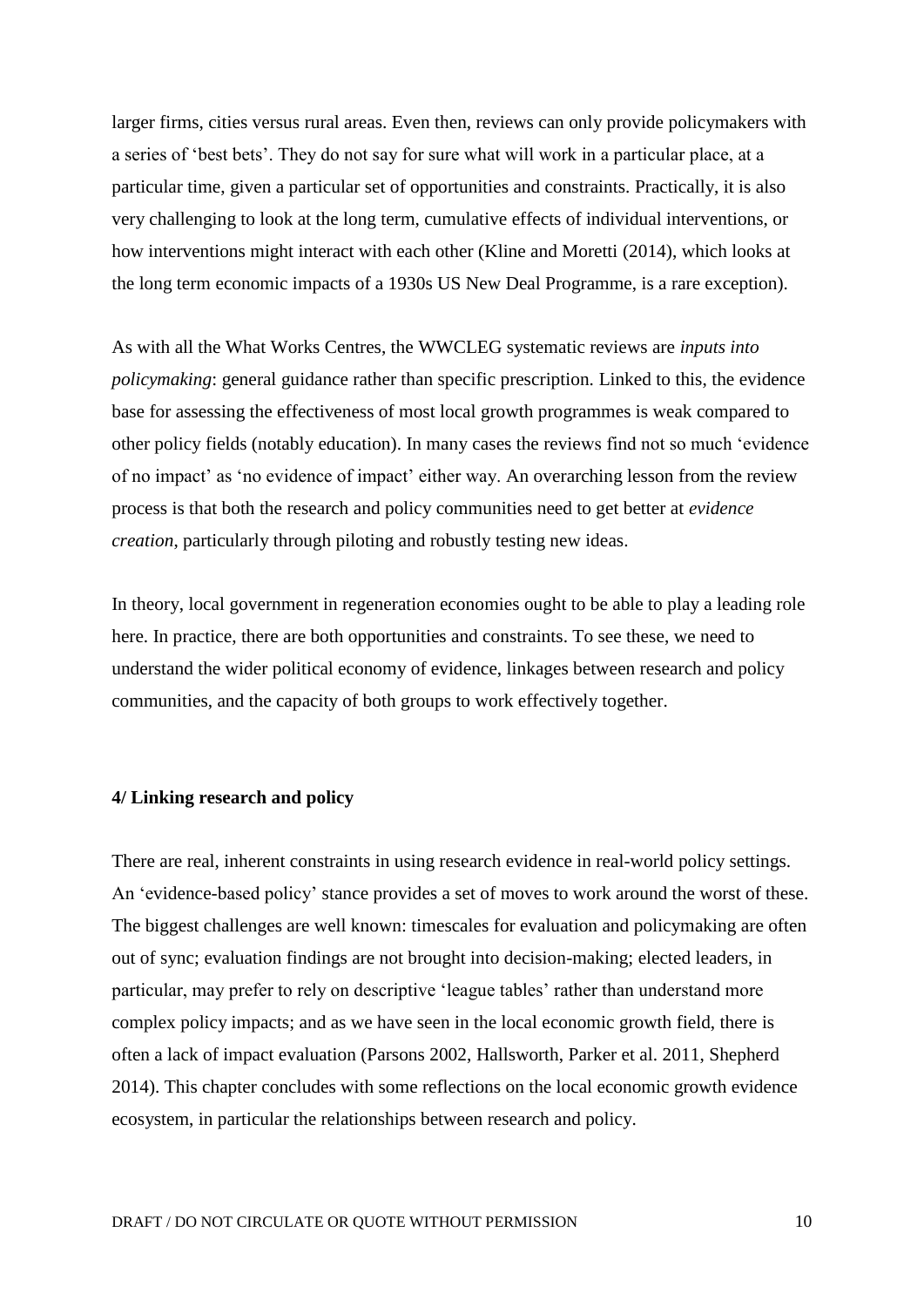First, the local economic growth institutional system is diffuse, in ways that make effective linkages between research and policy communities especially hard to do. Broadly speaking, policy fields such as health, education and policing have hierarchical systems with relatively few delivery partners. By contrast, fields such as local economic growth (or social inclusion, or early intervention) plug into multiple departments of central government and multiple policy functions at sub-national level. These are much more diffuse systems, with a wider spread of actors and more complex decision-making processes. Problems of 'joined up policy' are more pervasive here, reflecting challenging co-ordination problems.

In the UK, and England in particular, the current devolution agenda is creating opportunities for better co-ordinated policy at the city-region level, reducing fragmentation. For researchers, in principle, this should create better-equipped and easier-to-reach research users in cities. However, existing capacity in local government is variable, and in the UK, continued austerity raises further risks that at least in the short term, some local leaders will be technically empowered to make better use of evidence, but with fewer resources to do so in practice [\(Pike and Tomaney 2009,](#page-15-13) [Pugalis and McGuinness 2012\)](#page-15-2). At the time of writing, big English cities such as Birmingham are under severe funding pressure in public services, and are reducing staff numbers: this both reduces capacity to engage with researchers, and reduces the city's set of feasible policy options (regardless of effectiveness).

In the UK, Brexit-related policy uncertainty adds another element of risk: not least, UK cities account for 62% of British export activity, with 46% of exports from cities into the EU (CFC ref) [\(Centre for Cities 2017\)](#page-14-12). Other key issues for cities include the loss of EU grant funding; supply chain disruption; shifts in foreign investment; labour market shocks as migration regimes tighten; and a series of shocks for local universities, including changes in student numbers, researcher exit and potentially, loss of access to EU research funding schemes. In 2017, the What Works Centre will be working with the Centre for Cities and others to develop ways to respond to the challenges of Brexit.

DRAFT / DO NOT CIRCULATE OR OUOTE WITHOUT PERMISSION 11 Second, the diffuse nature of the local economic growth field also presents challenges for evidence review. In academic terms, 'local economic growth' is not a field or discipline, but rather the intersection of multiple fields and methodologies. In this it is much like geography, the body of knowledge that arguably sits at its core [\(Peet 1998\)](#page-15-14). As such, researchers work with diverse analytical frames and analytical techniques, both quantitative and qualitative. A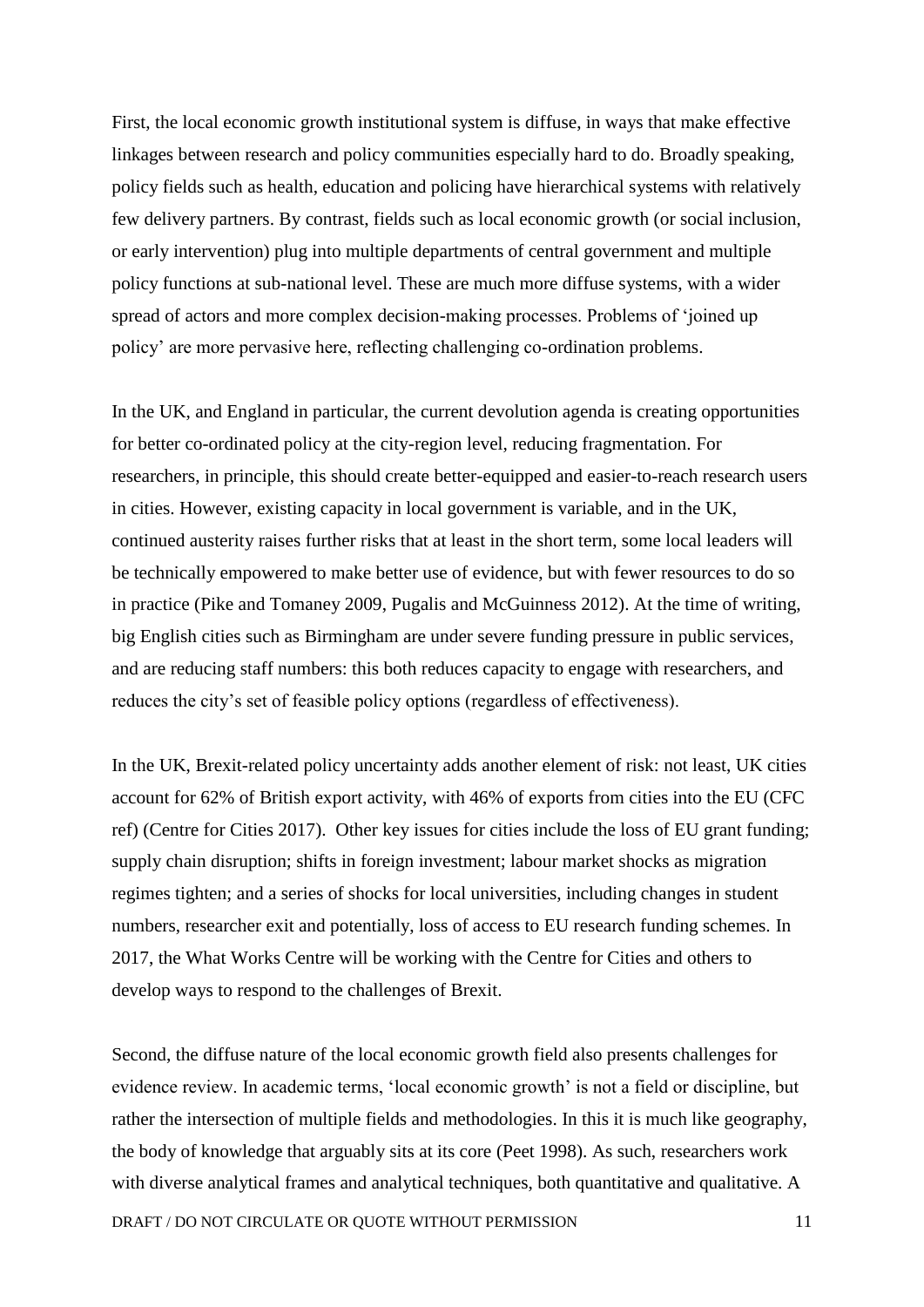common body of ex-post evaluation methods *is* emerging from urban and labour economics, and quantitative researchers in sociology and political science, among others [\(Gibbons,](#page-14-13)  [Nathan et al. 2014,](#page-14-13) [King 2014\)](#page-14-14). But these methods are still new to many researchers, and require specific technical knowledge.

This means that, for now at least, systematic reviews in local economic growth will almost never involve the formal meta-analysis practised in education, development or medicine. Here, a large body of studies using identical research designs is selected, and overall effects are derived from averaging impacts across individual studies. <sup>6</sup> Rather, researchers looking at local growth need to use a form of realist synthesis [\(Pawson 2006\)](#page-14-15) in which higher level patterns of results are combined with interpretation grounded in underlying theories of change. For example, researchers can develop typologies of impact (positive, zero, negative) and 'vote count' outcomes in each category [\(Card, Kluve et al. 2015\)](#page-14-16). This strategy will only work, however, if the bodies of evidence in question are coherent, and can be scored for quality on criteria that make sense for that body of evidence. The WWCLEG, for example, focuses on ex-post evaluations that use quantitative techniques, uses the Scientific Maryland Scale to assess quality, then applies a combination of vote counting and interpretative analysis.

Third, there are specific challenges in evidence creation – not only the need for more high quality evaluation evidence, as notes above, but constraints on the *kind* of evaluation evidence it is possible to generate. Randomised Control Trials (RCTs) are often held to be gold standard in evaluation, since randomisation controls for both observable and observable characteristics of policy recipients that might be confused for policy effects [\(Glennerster and](#page-14-17)  [Takavarasha 2013\)](#page-14-17). Trials are also relatively straightforward to explain to non-expert audiences, including policymakers. Critics of RCTs point out that randomisation *per se* tells us little, and that it is often hard to generalise from individual trial [\(Deaton and Cartwright](#page-14-18)  [2016\)](#page-14-18). In practice, high quality trials already handle many of these criticisms: they are grounded in proper theories of change, are able to explore impact channels as well as average effects, and are already rooted in what Deaton and Cartwright term 'cumulative programmes' of knowledge – used alongside other evaluation methods in an integrated fashion, and so able to contribute insight across a range of local cases.

1

<sup>&</sup>lt;sup>6</sup> For an example see http://www.campbellcollaboration.org/resources/effect size input.php, accessed 8 September 2016.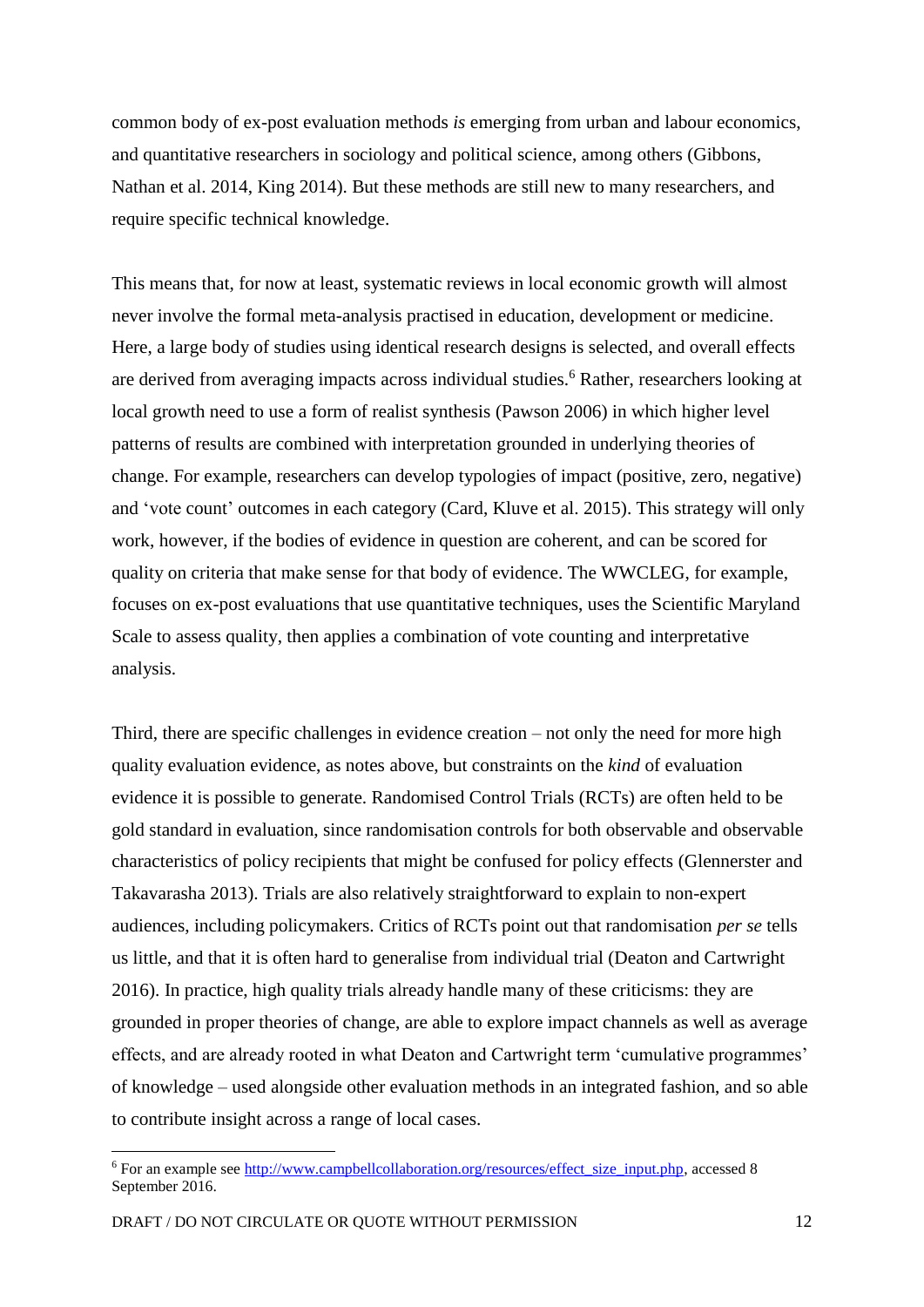These issues are highly salient to policy development in 'regeneration economy' cities. In theory, we might like to use RCTs to evaluate programmes. In practice, this is not feasible for a range of physical interventions such as housebuilding and estate renewal; industrial site remediation; transport infrastructure and ICT networks. More broadly, local economic growth 'treatments' often take some time to take effect, and are not easily reversible [\(Gibbons,](#page-14-13)  [Nathan et al. 2014\)](#page-14-13). For this reason, researchers need to think about an array of evaluation methods, while keeping evidence quality concerns in mind. For example, quasi-experimental techniques can often be used in interventions where funds are awarded on a competitive basis: researchers can compare changes in outcomes for winning / losing bidders. At the same time, it may be possible to use RCTs *within* winning bidders to compare variations on a given policy (for example, comparing the effects of intensive versus non-intensive support). This kind of 'what works better' setting is particularly important when we do not come to policy with strong priors: as we saw in Section 3, this is often the case.

In practice, policy communities will need to work closely with researchers to bring these techniques into everyday policy development. WWCs provide one vehicle through which to do this. Some UK government evaluation guidance is already being revised to mandate minimum evidence standards, and this can be developed further. Beyond this, researchers and policymakers also need to consider local capacity and the minimum efficient scale of evaluation: even if policy design functions and budgets are devolved, it will often make sense to have at least some practical co-ordination of evaluation activities.

More seriously, some current evaluation norms – such as the UK's ROAMEF cycle discussed in Section 1 – arguably make it *harder* to do high quality ex-post testing, by placing impact evaluation planning at the far end of the policy cycle. This may result in theories of change, baseline data collection and so on all taking place late in the process. If 'evaluation thinking' is built into the research design process – for example, via piloting – robust testing of impacts becomes much easier. Revising such frameworks around an evaluation mindset is critical.

DRAFT / DO NOT CIRCULATE OR OUOTE WITHOUT PERMISSION 13 Fourth, and linked to this, some wider political economy factors come into play. There is a strong political appeal in presenting a given policy as evidence-based. Insisting on robust evaluation is also sending a signal of confidence in that policy. And in times of austerity, there should be a strong incentive to know how effective a policy is, so that limited funds can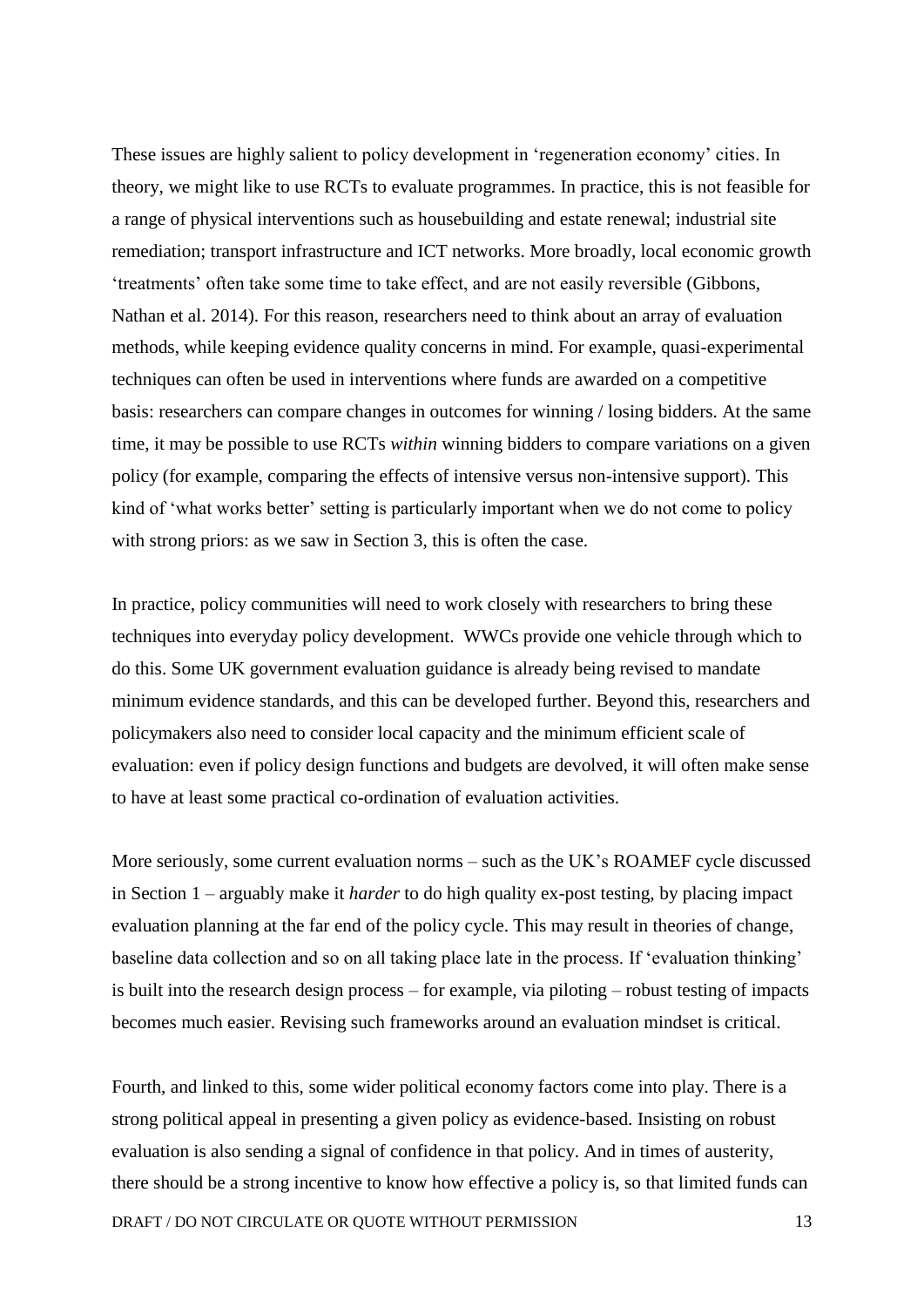be put to best use. However, more often than one might hope, policymakers may not really want to know whether or not a policy is effective – particularly if they have already invested political capital in it, and/or are more concerned just to be seen to be doing something. Similarly, officially commissioned evaluations may look at a very wide range of outcomes – this may reflect a real attempt to do joined up policy, but it may also reflect a desire to mechanically increase the chances of finding a positive effect, even if this has little to do with the original policy objectives.

Conversely, academic evaluations often privilege the research design to the exclusion of any useful policy detail or policy implications, tendencies amplified by the space constraints of peer-reviewed journals. In turn, this makes these (often high quality) research findings of limited use to policymakers. More broadly, the majority of academics select into a profession which is research orientated, and where career development generally depends on publications over engagement with policy, business and the wider public. This is a fundamental division of labour problem, which can only be partially solved by shifting individual incentives and budgets. In many countries, bridging institutions and networks – such as What Works Centres – will likely always be needed to cover the gaps.

# **[5692 words including title, author info, footnotes and references]**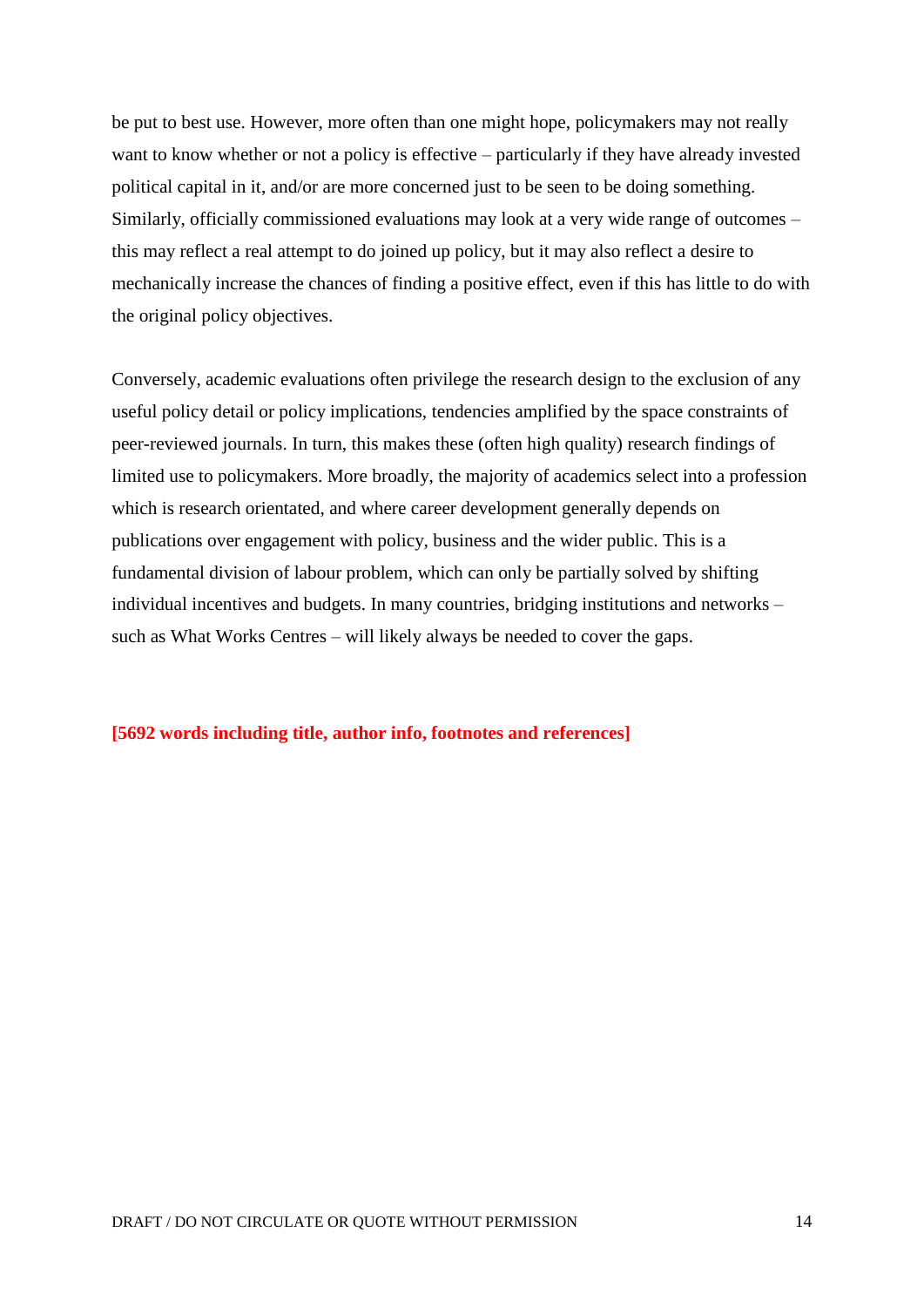# **References**

<span id="page-14-5"></span>Cabinet Office (1999). Modernising Government. Cm 4310. London, HM Government.

<span id="page-14-16"></span>Card, D., J. Kluve and A. Weber (2015). What Works? A Meta Analysis of Recent Active Labor Market Program Evaluations. NBER Working Paper 21431. Cambridge, MA, NBER.

<span id="page-14-12"></span>Centre for Cities (2017). Cities Outlook 2017. London, Centre for Cities.

<span id="page-14-7"></span>Cheshire, P., M. Nathan and H. Overman (2014). Urban Economics and Urban Policy. Cheltenham, Edward Elgar.

<span id="page-14-18"></span>Deaton, A. and N. Cartwright (2016). Understanding and misunderstanding randomized controlled trials. Princeton, http://bit.ly/2m8AGdV, accessed 8 September 2016.

<span id="page-14-10"></span>Department for Business Energy and Industrial Strategy (2017). Building Our Industrial Strategy: Green Paper. London, HM Government.

<span id="page-14-13"></span>Gibbons, S., M. Nathan and H. Overman (2014). Evaluating spatial policies. SERC Policy Paper SERCPP12. London, LSE.

<span id="page-14-6"></span>Glaeser, E. and J. D. Gottlieb (2008). "The Economics of Place-Making Policies." Brookings Papers on Economic Activity **2008**(1): 155-239.

<span id="page-14-17"></span>Glennerster, R. and K. Takavarasha (2013). Running Randomized Evaluations. Princeton, Princeton University Press.

<span id="page-14-2"></span>Hallsworth, M., S. Parker and J. Rutter (2011). Policymaking in the real world: evidence and analysis London, Institute for Government.

<span id="page-14-1"></span>HM Treasury (2011). The Green Book: Appraisal and Evaluation in Central Government. London, HM Treasury.

<span id="page-14-14"></span>King, G. (2014). "Restructuring the Social Sciences: Reflections from Harvard's Institute for Quantitative Social Science." PS: Political Science & Politics **47**(01): 165-172.

<span id="page-14-11"></span>Kline, P. and E. Moretti (2014). "Local Economic Development, Agglomeration Economies and the Big Push: 100 Years of Evidence from the Tennessee Valley Authority." The Quarterly Journal of Economics **129** (1): 275-331.

<span id="page-14-3"></span>Lenihan, A. (2013). Lessons from Abroad: International approaches to promoting evidencebased policy. London, Alliance for Useful Evidence.

<span id="page-14-0"></span>Lindblom, C. (1959). "The Science of 'Muddling Through'." Public Administration Review **19**(2): 79-88.

<span id="page-14-9"></span>Nathan, M. (2016). Microsolutions for megaproblems. After Urban Regeneration: Communities, Policy and Place. D. O'Brien and P. Matthews. Bristol, Policy Press.

<span id="page-14-8"></span>Neumark, D. and H. Simpson (2014). Place-Based Policies. NBER Working Paper 20049. Cambridge, MA, NBER.

<span id="page-14-4"></span>Parsons, W. (2002). "From Muddling Through to Muddling Up - Evidence Based Policy Making and the Modernisation of British Government." Public Policy and Administration **17**(3): 43-60.

<span id="page-14-15"></span>Pawson, R. (2006). Evidence Based Policy: A realist perspective Sage.